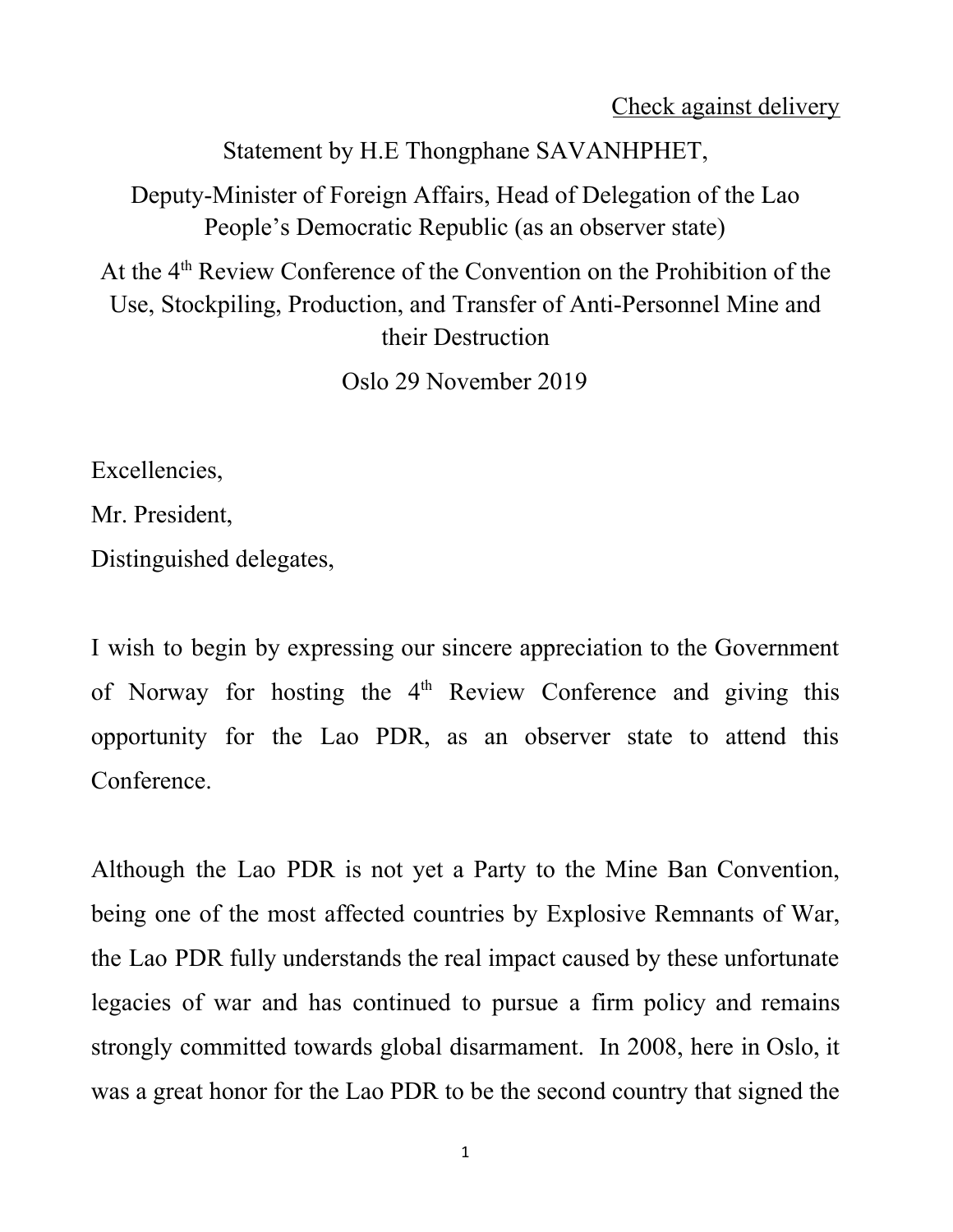CCM, after our host country Norway. We are of the view that Mines and other Explosive Remnants of War all pose a great danger to the lives of innocent people and obstruct socio-economic development. Recognizing the importance of the Convention, Lao PDR has always been a strong supporter of the humanitarian spirit of the Anti-Personnel Mine Ban Convention, which we consider a sister Convention to the CCM. This has been further reflected in our continued active engagement in all relevant regional and international efforts to promote the spirit of the Convention, including voting in favor of all relevant Resolutions tabled at the United Nations. At regional level, through ASEAN Regional Mine Action Center, has organized a series of workshops in order to exchange information and experiences on addressing the impact of ERW Our presence here at this Review Conference further reaffirms our unwavering support to the spirit and principles of the Mine Ban Convention. Moreover, the Lao PDR has previously voluntarily submitted a national report under Article 7 of the Convention in 2011 and is now in the process of preparing the second voluntary report.

Just recently, it has been a great honor for the Lao Government to welcome the visit by HRH Prince Mired, a Special Envoy of the Mine Ban Convention during which His Royal Highness has had fruitful meetings with our Prime Minister, Defense Minister, Minister of Foreign Affairs, Minister of Labor and Social Welfare, President of National UXO/Mine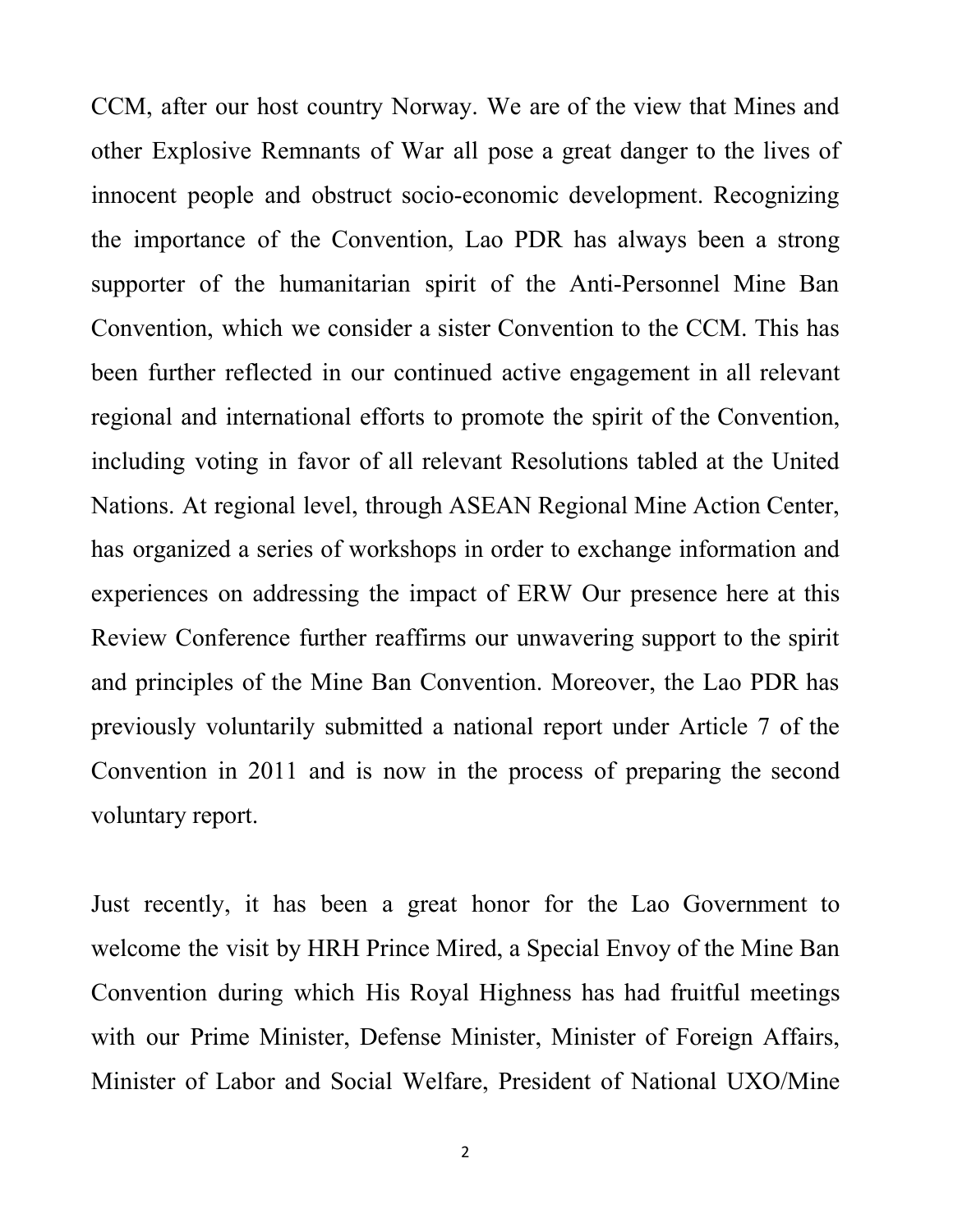Action Board. In addition, HRH also witnessed and experienced actual UXO clearance activity and visited Mine victim assistance center. All this has further marked an important milestone in enhancing better understanding among relevant stakeholders in the Lao PDR on the implementation of certain clauses under the Mine Ban Convention alongside CCM.

## **Excellencies,**

The Lao PDR has the distinction of being one of the most heavily bombed nations in the world, where more than two hundred seventy (270) million cluster sub-munitions were dropped on our land making one third (1/3) of the country territory contaminated with unexploded ordnances which continued to maim and kill innocent people and remain obstacles to the country's socio-economic development until today.

Remarkable progress has been made, thanks to the continued assistance from the international community, more than 53,000 hectares of land have been cleared from all types of Explosive Remnants of War, where more than 1,5 million cluster munitions and 2,000 mines have been found and destroyed and the number of casualties has also significantly reduced from 308 in 2008 to 24 in 2018.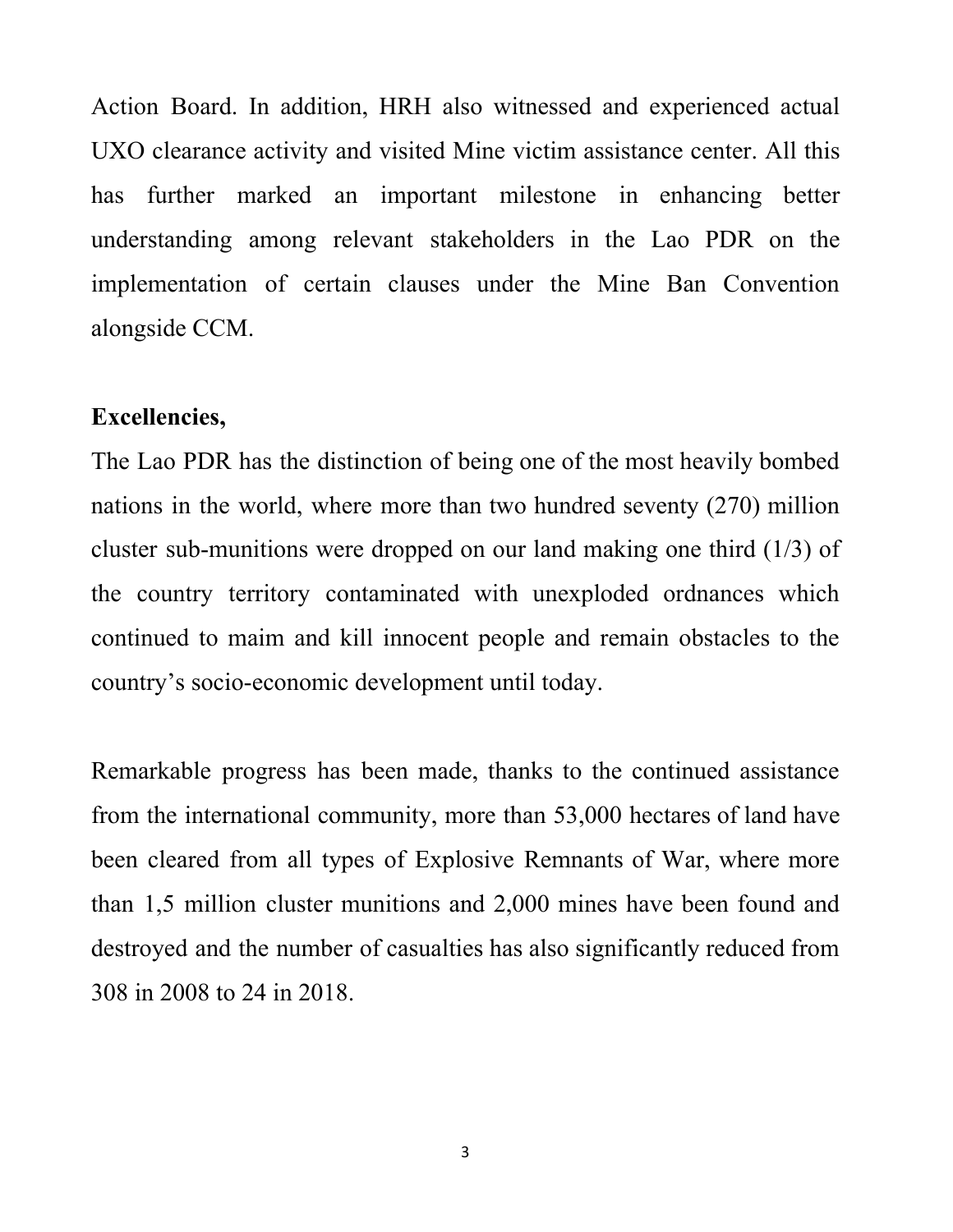Despite all the afore-mentioned efforts, UXO/Mine Action issue remains a key challenge due to a vast intensity of Cluster Munitions Remnants contamination in the country. This has been reflected by our recent clearance extension request submitted under the obligations of the Convention on Cluster Munitions. The past experiences have shown that survey and clearance operation has been a difficult, time-consuming and very complex task, given the geographical landscape of the country. Therefore, it is our profound hope that the international assistance and support will be continued and increased for the Mine Action sector in the Lao PDR to fully address these long-term humanitarian challenges.

## **Excellencies,**

Being a least developed country with limited resources and capacity, it remains challenging for the Lao PDR at this stage to fully fulfill international obligations under various international conventions as we need to prioritize and maximize our national capacity focusing on the areas that pose greatest constraints to and severely hampered our national social-economic development efforts. Nevertheless, we are confident that with the consistent support and assistance from the international community, Lao PDR would be able to accede the Anti-Personnel Mine Ban Convention in the near future. On this note, the Lao PDR will continue to engage with all ERW affected countries especially in sharing